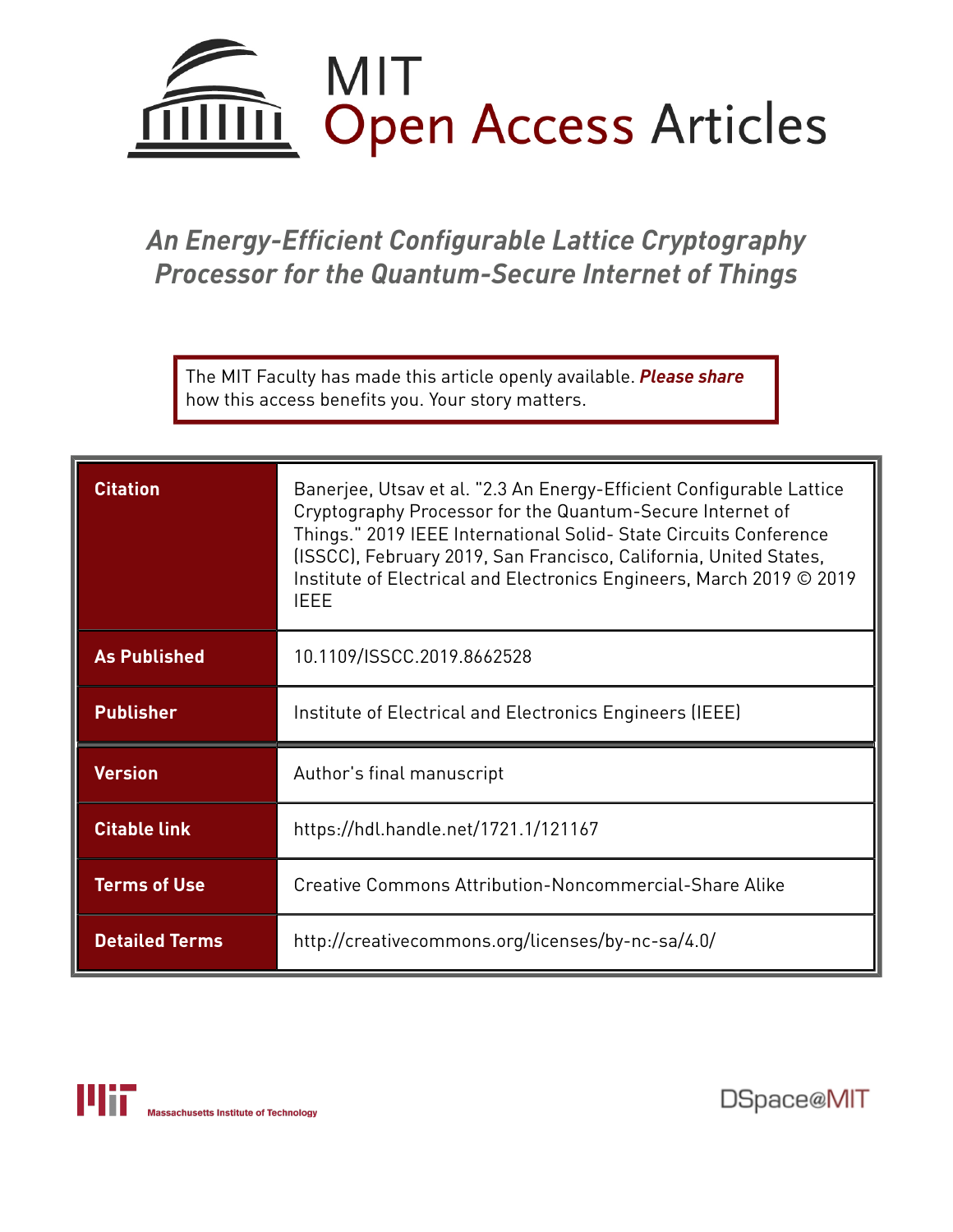## **An Energy-Efficient Configurable Lattice Cryptography Processor for the Quantum-Secure Internet of Things**

Utsav Banerjee<sup>1</sup>, Abhishek Pathak<sup>2</sup>, Anantha P. Chandrakasan<sup>1</sup> <sup>1</sup>Massachusetts Institute of Technology, Cambridge, MA <sup>2</sup>Indian Institute of Technology Delhi, New Delhi, India

Modern public key protocols, such as RSA and elliptic curve cryptography (ECC), will be rendered insecure by Shor's algorithm [1] when large-scale quantum computers are built. Therefore, cryptographers are working on quantum-resistant algorithms, and lattice-based cryptography has emerged as a prime candidate [1]. However, high computational complexity of these algorithms makes it challenging to implement lattice-based protocols on resourceconstrained IoT devices which need to secure data against both present and future adversaries. To address this challenge, we present a lattice cryptography processor with configurable parameters which enables up to two orders of magnitude energy savings and 124k-gate reduction in system area through architectural optimizations. This is also the first ASIC implementation which demonstrates multiple lattice-based protocols proposed in Round 1 of the NIST post-quantum standardization process.



Fig. 1: Quantum-resistant security for IoT networks – lattice-based cryptography, challenges and proposed hardware solutions.

Fig. 1 provides an overview of the "Learning with Errors" (LWE) problem which forms the basis of several lattice-based schemes. The LWE hardness assumption states that it is computationally difficult to determine the secret vector *s*, given the matrix *A* and the vector *b = As + e*, where all arithmetic is modulo a small integer *q*, and *s* and *e* are short vectors sampled from a discrete distribution. This hardness is preserved even in the presence of quantum adversaries. The two most commonly used variants of LWE are Ring-LWE and Module-LWE, which operate on polynomials instead of vectors for efficiency, both of which can be accelerated using our processor.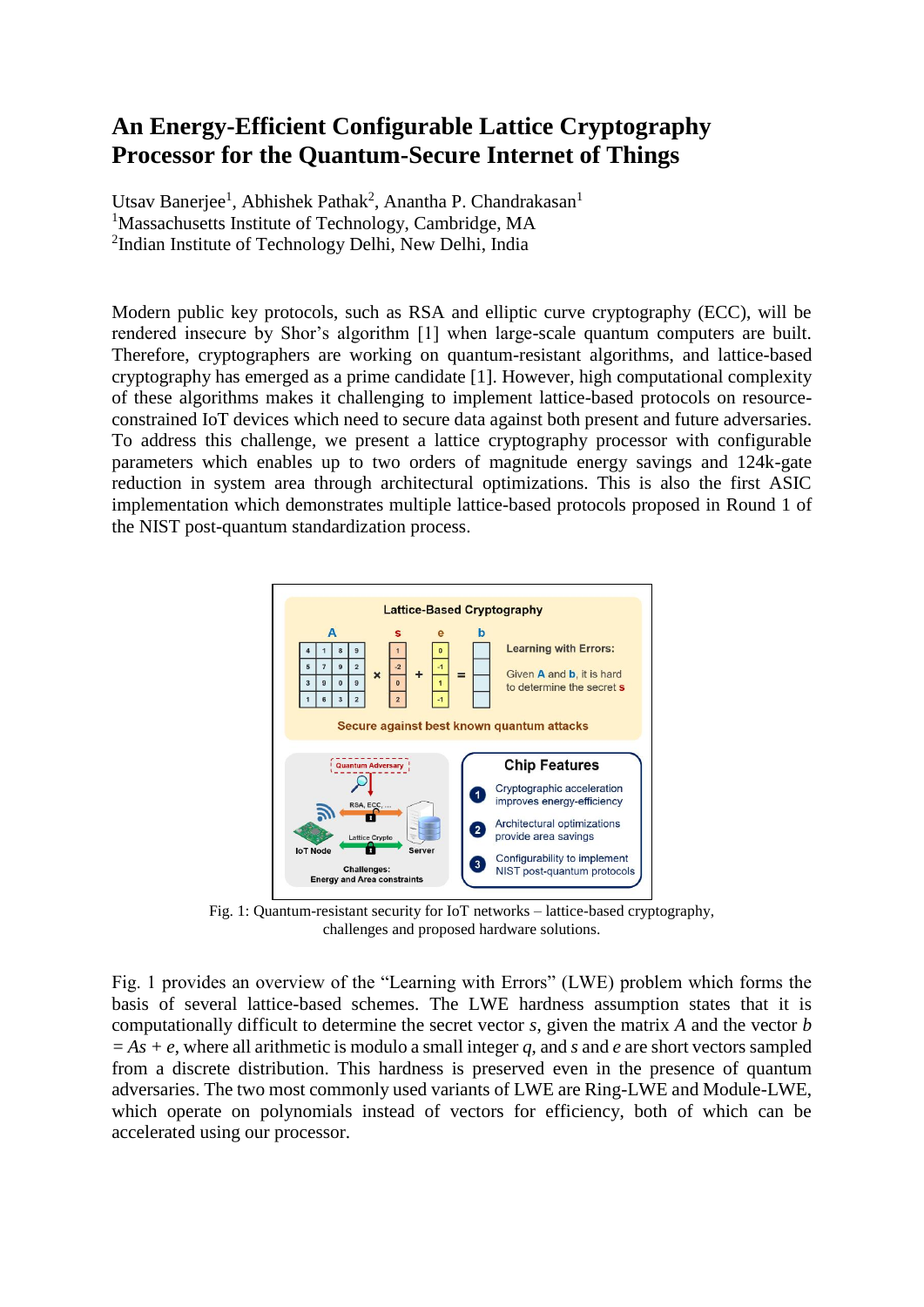

Fig. 2: System diagram along with overview of a typical Ring-LWE computation.

Fig. 2 shows the system block diagram, along with details of a typical Ring-LWE computation. A 24KB LWE Cache interfaces with a modular arithmetic unit to perform polynomial operations including the number theoretic transform (NTT). An energy-efficient Keccakf[1600] core, used for hashing and pseudo-random number generation (PRNG), drives the discrete distribution sampler. The LWE cache, the Keccak core and the sampler have dedicated clock gates which can be independently configured for fine-grained power savings. The processor is equipped with a 1KB instruction memory which can be programmed with custom instructions to implement various lattice-based algorithms. Two most important computations required in all protocols are sampling and convolution. The polynomials are generated, or "sampled", either uniformly through rejection sampling or from a discrete distribution, typically binomial, with a carefully chosen standard deviation. Computing convolution of two polynomials involves transforming to the NTT domain followed by coefficient-wise multiplication and an inverse transform.



Fig. 3: Architecture of discrete distribution sampler with efficient PRNG and sampling.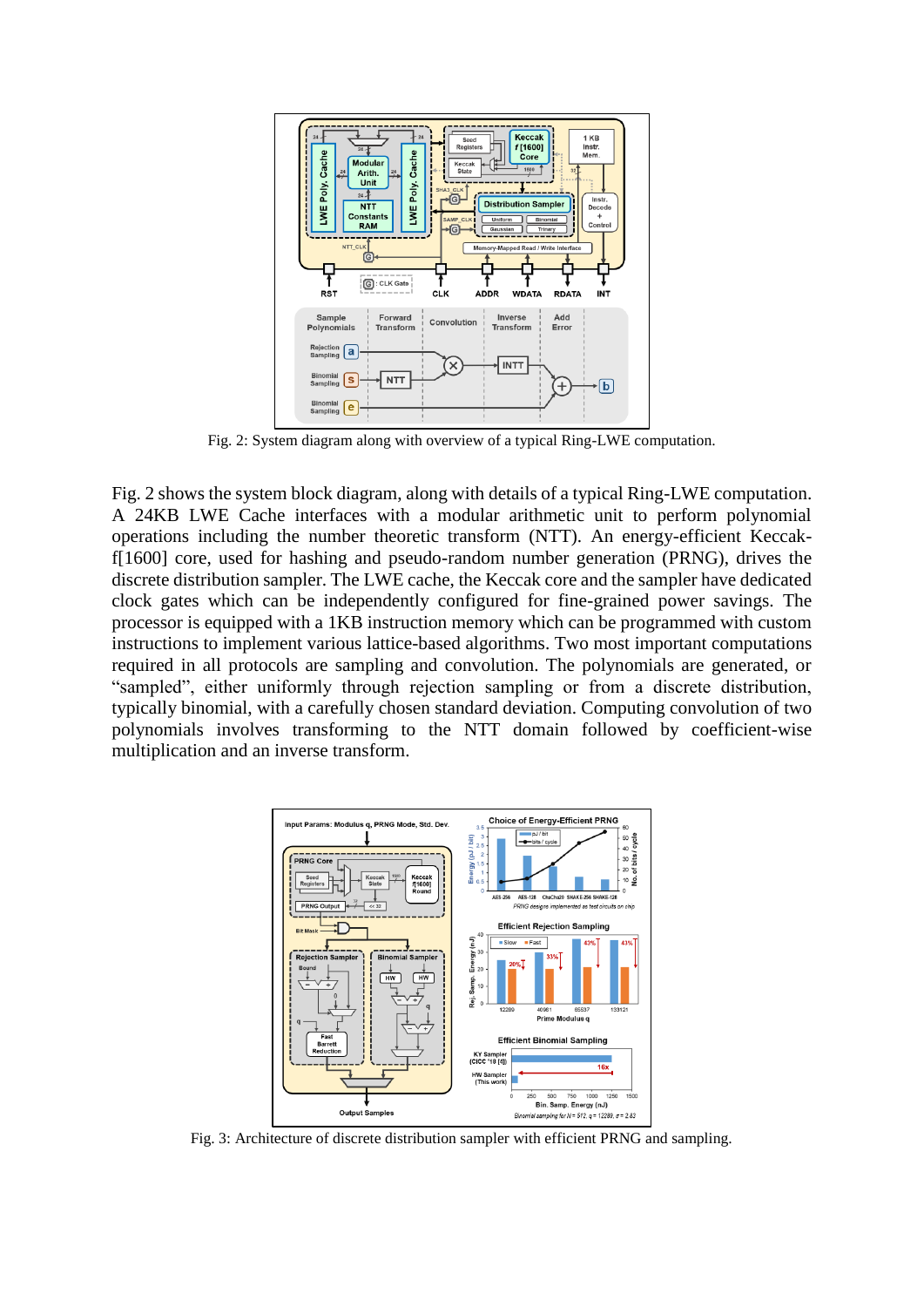The hardness of the LWE problem is directly related to the statistical properties of the sampled polynomials. This makes an accurate and efficient sampler a critical component of any lattice crypto implementation. Sampling accounts for about 70% of the computational overhead in software implementations of lattice-based protocols [2]. Fig. 3 describes an energy-efficient discrete distribution sampler which reduces this overhead and provides up to two orders of magnitude energy savings over assembly-optimized software. Samplers post-process pseudorandom bit strings to generate numbers from a specified distribution, thus making an efficient PRNG a key requirement for energy savings. Hardware implementations of three standard PRNGs with full data-path architectures were profiled on our test chip, and SHA-3 (SHAKE) was observed to be 2x and 3x more energy-efficient than ChaCha20 and AES respectively. Therefore, our PRNG consists of a 24-cycle 34k-gate Keccak-f[1600] core which can be configured in different SHA-3 modes and consumes 0.89 nJ per round. Our Keccak core processes its 1600-bit state in parallel, thus avoiding expensive register shifts and multiplexing required in serial architectures. The associated area overhead is very small, since the PRNG accounts for only 9% of the total processor area. Rejection sampling for primes with high rejection probability can be a bottleneck in LWE-based protocols. For faster rejection sampling, the rejection bound is set as a multiple of the prime modulus *q* [3] followed by Barrett reduction, providing up to 43% energy savings compared to conventional rejection. Our binomial sampler takes two *k*-bit chunks ( $k \leq 32$ , configurable) from the PRNG and computes the difference of their Hamming weights (HW) to generate a sample with standard deviation *σ*   $=\sqrt{k/2}$ . This method is 16x more energy-efficient than the conventional Knuth-Yao (KY) sampler [1, 4], and is also constant-time, thus eliminating potential timing side-channels.



Fig. 4: Proposed single-port RAM-based area-efficient NTT architecture with processor area breakdown and NTT energy profiling.

Polynomial operations, such as NTT and convolution, account for about 30% of the computations. However, the associated memory and logic together occupy more than 75% of the total hardware area. Hardware architectures for NTT, first proposed in [1], consist of SRAM banks for storing polynomials along with a modular arithmetic unit to perform the butterfly computations. These memories are typically implemented using two-port [1] or four-port [4] RAMs, which can pose large area overheads in resource-constrained devices. To reduce this area, we implement the constant geometry NTT [5] and split each polynomial among 4 singleport RAMs, as shown in Fig. 4. Regular memory access patterns of the constant geometry NTT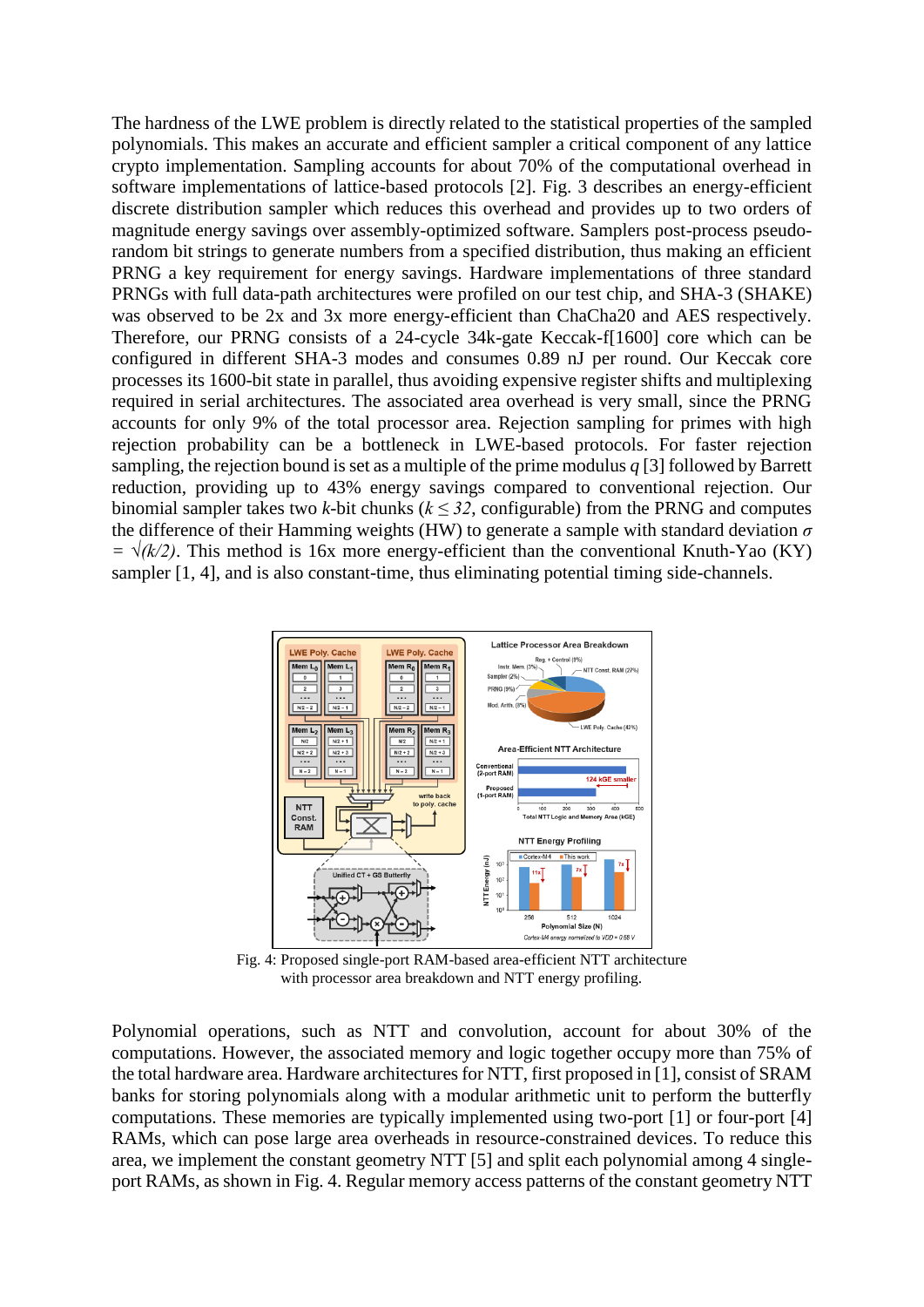allow butterfly inputs and outputs to ping-pong between these single-port RAMs without any read or write hazards. This NTT architecture provides ~124k-gate area savings compared to the traditional approach, while still having enough memory to accommodate multiple polynomials required in lattice-based algorithms. The constant factors *ω* and *ψ* used in NTTbased negative-wrapped convolution are related as  $\omega = \psi^2$  and  $\omega^{i} = \omega^{N-i}$ , which is used to compress pre-computed tables stored in the NTT Constants RAM by 38%. The butterfly, with a 24-bit data-path and configurable modulus *q*, is implemented as a unified Cooley-Tukey (CT) + Gentleman-Sande (GS) structure, which eliminates the need for expensive bit reversals. The multiplier and adder/subtractor in the butterfly are re-used for coefficient-wise modular operations on polynomials.



Fig. 5: Configurability of the lattice cryptography processor along with NIST Round 1 post-quantum protocol benchmarks.

Fig. 5 demonstrates the configurability of our processor by benchmarking NIST Round 1 postquantum protocols such as Kyber [6], NewHope [7], R-EMBLEM [8] and LIMA [9]. Our hardware can be configured for polynomials of length (*N*) 64 to 2048, modulus *q* up to 24 bits, and discrete distributions with varying standard deviations, thus allowing the processor to tune the security level to provide energy scalability. When executing the Kyber-768 and NewHope-1024 key exchange schemes, our design is respectively 28x and 37x more energy-efficient than Cortex-M4 software, after accounting for voltage scaling. Moreover, post-quantum key exchange using our processor is 30x more energy-efficient than state-of-the-art pre-quantum ECC-based key exchange [10] at the same pre-quantum security level.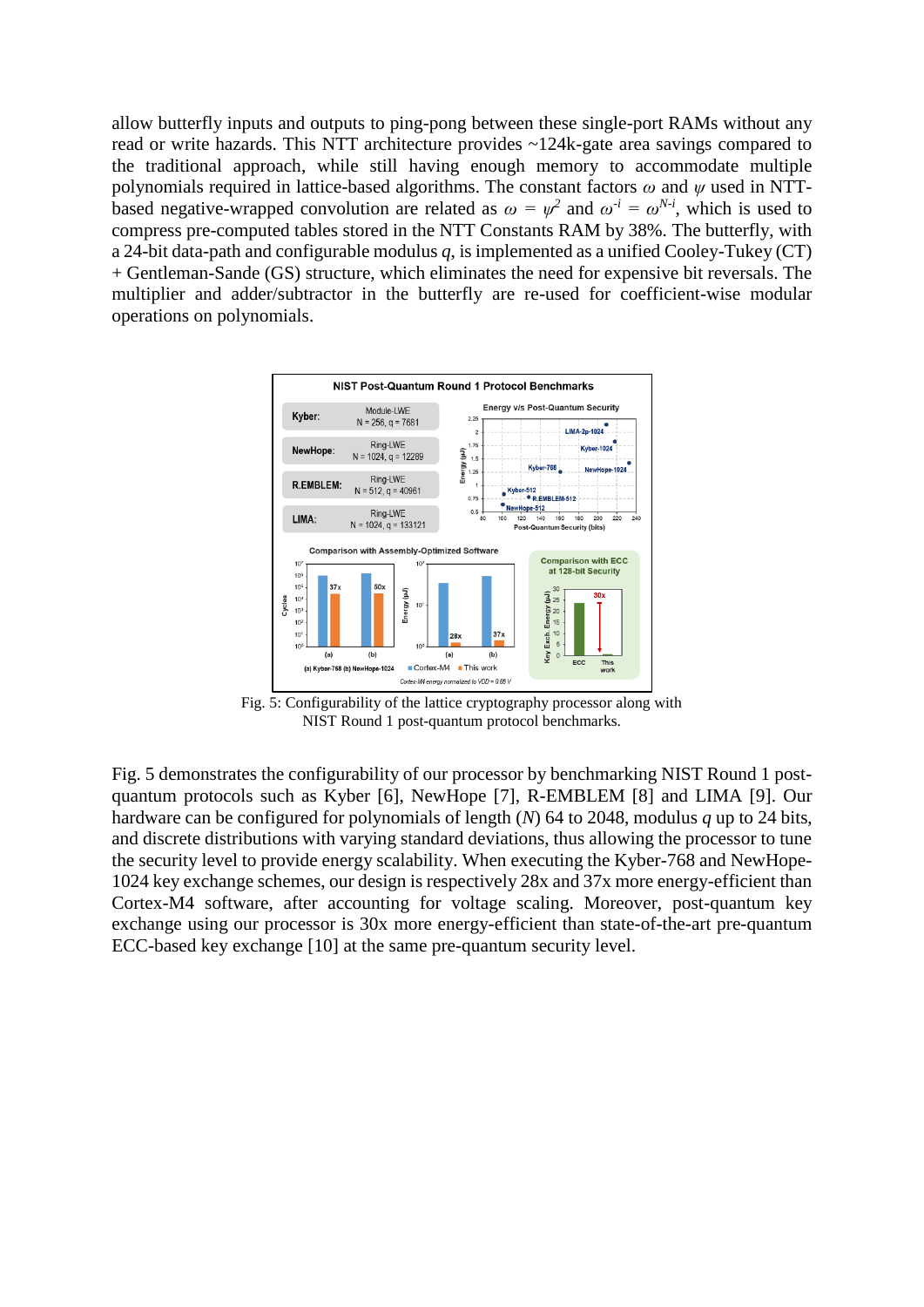|                                                                                                                                                                       | Cortex-M4                                                 | $ISSCC'15[1]$ <sup>a</sup>                 | CICC'18 [4]                                                                                                                                                                  | This work                          |
|-----------------------------------------------------------------------------------------------------------------------------------------------------------------------|-----------------------------------------------------------|--------------------------------------------|------------------------------------------------------------------------------------------------------------------------------------------------------------------------------|------------------------------------|
| Technology                                                                                                                                                            |                                                           | 130 nm                                     | 40 nm                                                                                                                                                                        | 40 nm                              |
| Supply Voltage (V)                                                                                                                                                    | 3.0                                                       | 12                                         | 0.9                                                                                                                                                                          | $068 - 11$                         |
| Frequency (MHz)                                                                                                                                                       | 100                                                       | 500                                        | 300                                                                                                                                                                          | $12 - 72$                          |
| Total Area (mm <sup>2</sup> )                                                                                                                                         |                                                           |                                            | 2.05                                                                                                                                                                         | 0.28                               |
| Logic Gates                                                                                                                                                           |                                                           |                                            |                                                                                                                                                                              | 106k                               |
| <b>Supported Lattice</b><br><b>Crypto Primitives</b>                                                                                                                  | All<br>(Software)                                         | Ring-LWE                                   | Ring-LWE                                                                                                                                                                     | Ring-LWE and<br>Module-LWE         |
| <b>Supported Lattice</b><br>Parameters                                                                                                                                | All<br>(Software)                                         | N: 256<br>q: 7681                          | N: 64 to 2048<br>q: 32-bit config.                                                                                                                                           | N: 64 to 2048<br>q: 24-bit config. |
|                                                                                                                                                                       |                                                           | NTT Performance ( $N = 256$ , $q = 7681$ ) |                                                                                                                                                                              |                                    |
| NTT Cycles                                                                                                                                                            | 22031                                                     | 1700 <sup>b</sup>                          | 160                                                                                                                                                                          | 1288 b                             |
| NTT Energy (nJ)                                                                                                                                                       | $13.5 \times 10^{3}$                                      |                                            | 31                                                                                                                                                                           | 63.4                               |
|                                                                                                                                                                       | Binomial Sampling Performance ( $N = 512$ , $q = 12289$ ) |                                            |                                                                                                                                                                              |                                    |
| Sample Cycles                                                                                                                                                         | 155872                                                    |                                            | 3704 <sup>c</sup>                                                                                                                                                            | 1009 <sup>d</sup>                  |
| Sample Energy (nJ)                                                                                                                                                    | $95.8 \times 10^{3}$                                      |                                            | 1250                                                                                                                                                                         | 44.4                               |
| <sup>a</sup> Post-synthesis data reported for [1]<br><sup>b</sup> NTT cycles in [1] and this work include the<br>multiplication of coefficients with powers of $\psi$ |                                                           |                                            | <sup>c</sup> [4] uses ChaCha20 as PRNG for sampling<br><sup>d</sup> This work uses SHAKE-256 as PRNG for sampling and<br>cycles include the generation of pseudo-random bits |                                    |

Fig. 6: Comparison with Cortex-M4 software and hardware lattice cryptography accelerators.

Fig. 6 compares this work with software implementation on ARM Cortex-M4 as well as previous work in custom hardware design for lattice-based cryptography. The proposed singleport RAM-based NTT architecture makes our design more area-efficient than [4]. Although the use of multiple parallel butterflies can reduce NTT energy [4], we have used a single butterfly since NTT is only a small fraction of the total computation. An energy-efficient SHA-3 core along with our fast sampling architecture provides 28x energy savings in binomial sampling compared to [4]. This work also demonstrates complete lattice-based protocols, while achieving more than an order of magnitude improvement in energy-efficiency over software.



Fig. 7: Chip micrograph and performance summary.

The chip was fabricated in a 40nm LP CMOS process and supports voltage scaling from 1.1V down to 0.68V. All hardware measurements are reported at 12MHz and 0.68V. Our lattice cryptography processor occupies 106k NAND Gate Equivalents (GE) and uses 40.25KB of SRAM. It has an average power of  $516 \mu W$  when performing the NewHope post-quantum key exchange. Through architectural and algorithmic optimizations, this work demonstrates